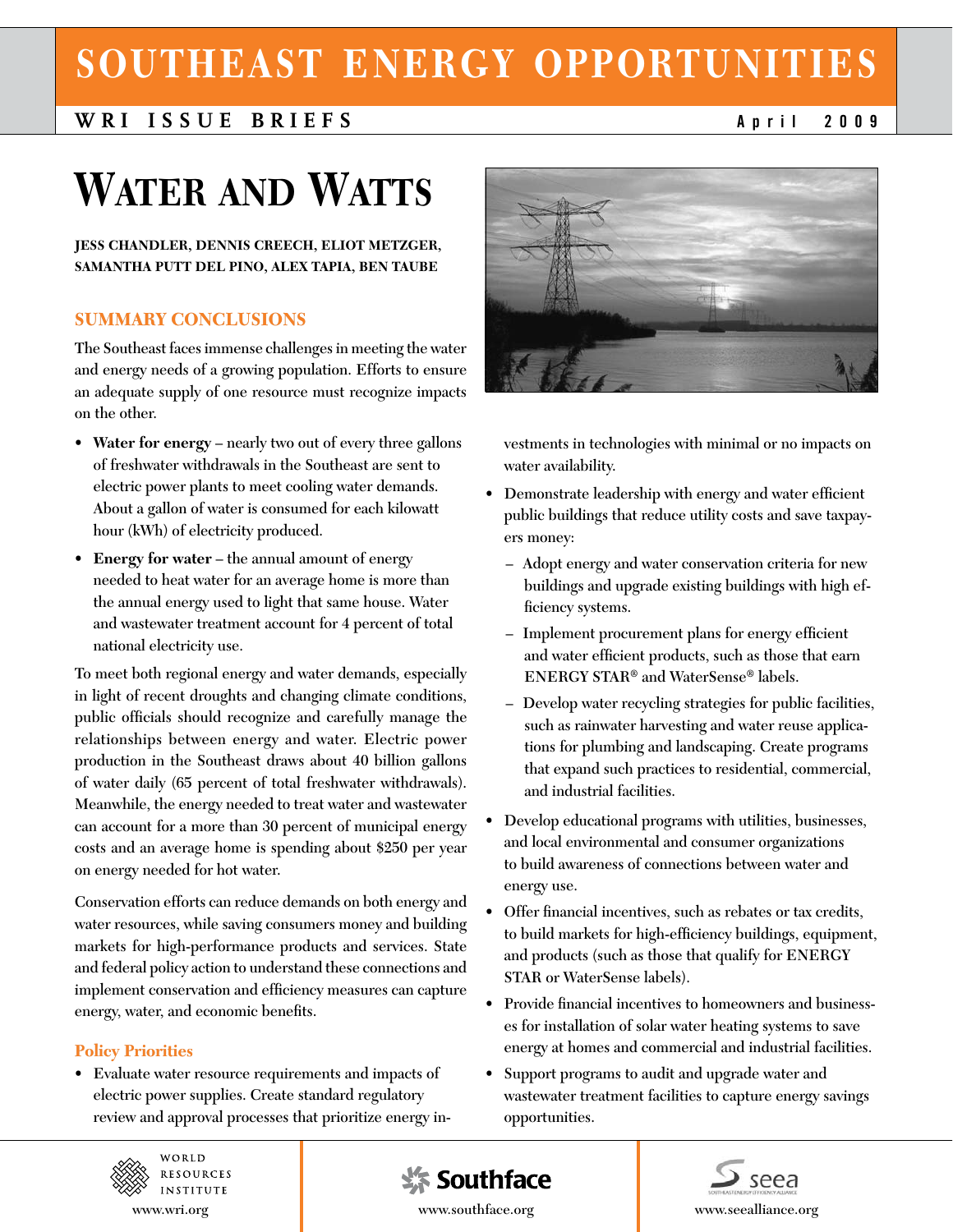**BOX 1 Key Terms**

*Demand-side*—refers to the end uses of water or energy.

*Supply-side*—refers to the production, processing, or distribution of water or energy (e.g., electric power plants, water treatment facilities).

*Thermoelectric power plant*—a facility that generates electricity by processes that produce heat and steam to turn a turbine (such as coal, oil, gas, biomass, or nuclear power plants); often requires significant amounts of "cooling water" as part of the process.

*Water consumption*—any water that is swallowed, used, incorporated, or evaporated.

*Water withdrawals*—water taken from any number of sources, such as aquifers, rivers, lakes, and streams.

# **OVERVIEW:** *ENERGY AND WATER RESOURCE CHALLENGES IN THE SOUTHEAST*

**Communities and industries depend on an adequate, reliable, affordable supply of water and energy. Careful management of these resources helps ensure a high quality of life and a productive economy. Frequent droughts and population growth can compromise a state's ability to ensure adequate water resources for communities, industry, agriculture, tourism, recreation, and ecosystems. Similar resource and population pressures can also compromise a state's ability to meet its energy needs.** 

**The Southeast is presently facing both energy and water resource challenges (see Box 2). Looking ahead, managing demand for regional energy and water resources will be critical. This brief offers an overview of where energy and water demands intersect and policy actions that can address this dual challenge.** 

**Relationships between energy use and water are often overlooked. In the Southeast, and elsewhere, these connections can lead to opportunities to address both energy and water challenges at the same time.**<sup>1</sup> **A crucial first step is recognizing where energy use requires water, and where water use requires energy. The next step is implementing the appropriate policies and incentives to manage the links between regional energy and water resources.** 

**In terms of water for energy, the Southeast relies on tremendous quantities of water to produce power. Existing nuclear and coal-fired power plants, for example, consume several hundred gallons of water for each megawatt hour (MWh) of electricity they produce. These facilities may draw several thousand gallons more to cycle "cooling water" through the plant as part**  **of the power production process. Nearly two-thirds of total freshwater withdrawals in the Southeast go to meet water demands at thermoelectric power plants.**

**In terms of energy for water, buildings and homes use substantial amounts of energy to meet hot water demands. In homes with electric water heaters, for example, about 25 percent of households' electricity is used to heat water.**<sup>2</sup> **Regional efforts to conserve water and educate consumers about water links to their energy bills can offer important additional energy savings.**

**There are many other connections between energy and water use. A significant amount of water is involved in the extraction and processing of energy resources. Hydroelectric power production results in water consumption through evaporation. Water purification (such as desalination) can involve energyintensive processes. Urban or suburban growth can lead to additional energy use for water treatment and delivery. Resource and land use planning should recognize and address all such relationships to ensure a stable, adequate future supply of both energy and water.** 

**For the purposes of this brief, without minimizing the importance of other energy-water relationships, we focus on these primary links in the Southeast:** 

- **• Water demands for electric power production**
- **• Energy demands for heating and treating water and wastewater**

# **WATER FOR ENERGY: HOW MUCH WATER DOES THAT LIGHT BULB USE?**

**Nearly 40 billion gallons are withdrawn each day from Southeast freshwater supplies for thermoelectric power plants (about 65 percent of all withdrawals, see Figure 1). To put this in perspective, this is nearly equal to the total daily freshwater withdrawals for public supply across the entire United States.**<sup>3</sup>

**This water is needed for cooling purposes at power plants that use coal, oil, gas, nuclear, or biomass fuels to generate heat and produce electricity. Depending on the cooling methods, a portion of this water is consumed (lost to the atmosphere through evaporation). Over the course of a year, thermoelectric power plants in the Southeast consume nearly 140 billion gallons as a result of evaporation losses—equal to the annual water use of more than 1 million homes.**<sup>4</sup>

**Some water that is withdrawn is later returned and can be reused, assuming water quality is not compromised. However, water consumed at power plants is lost to the atmosphere**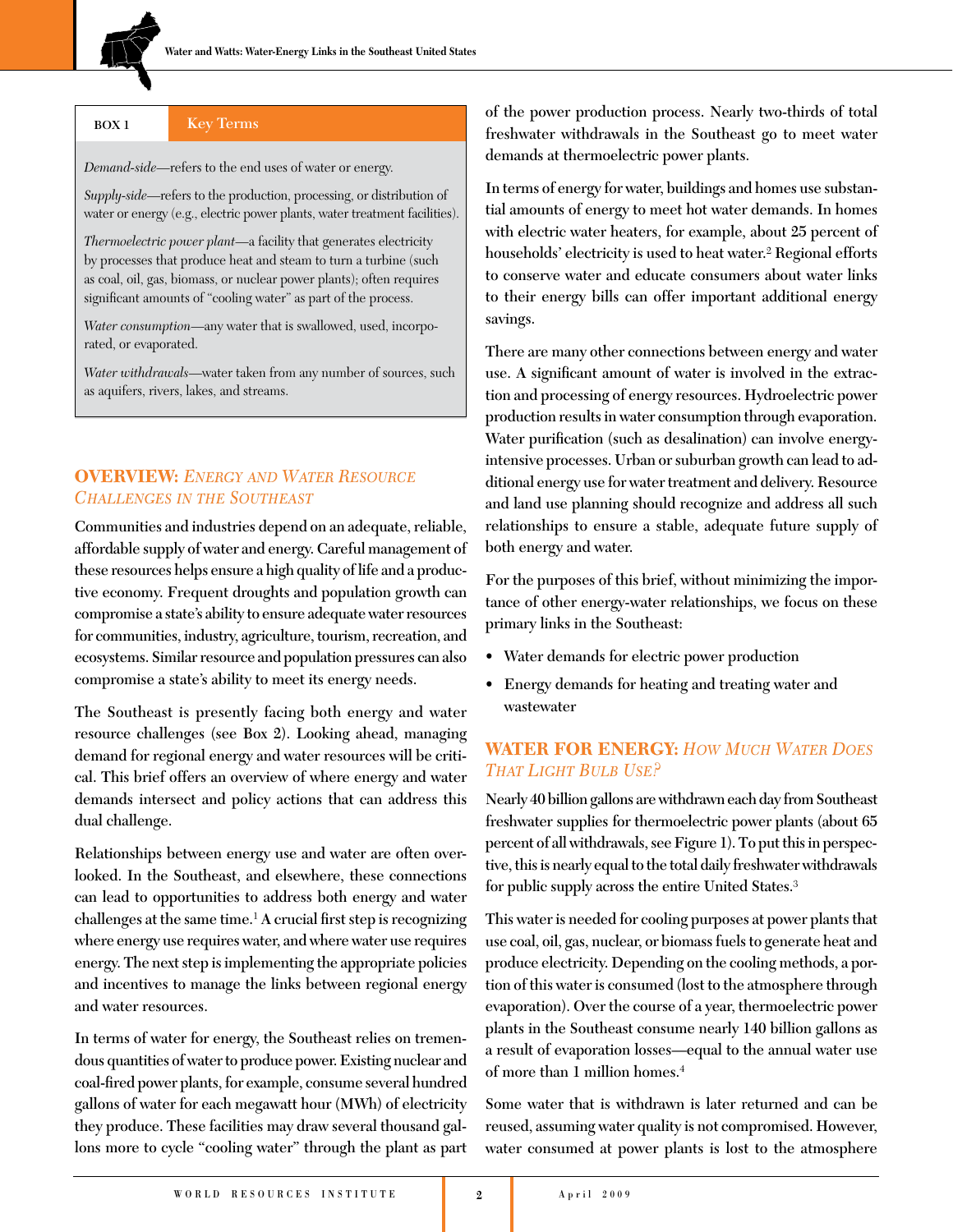# **BOX 2 A Dual Challenge: Securing Energy and Water Resources in the Southeast**

The Southeast is the fastest growing and most populous region in the United States. According to census data, the region's population increased nearly 20 percent in the past decade. States in the region issued more than 420,000 new housing permits in 2007—about 30 percent of the national total for that year. More people and more buildings mean more demand for water and energy.

After several decades of relatively abundant, cheap energy, the Southeast is facing a situation where demand is increasing and costs for conventional power generation are becoming more volatile. Fossil fuel supplies are finite and new power plants costly, yet the region is currently on a path that relies heavily on these conventional energy resources to meet increasing demands through 2030.

A similar challenge is emerging for water resources. For many years the Southeast has enjoyed a renewable freshwater supply in excess of its consumptive needs. However, recent drought conditions have affected supplies for municipalities, industries, hydroelectric dams, and thermoelectric (nuclear and coal-fired) power plants. Freshwater bodies across the Southeast have lost capacity or even disappeared, causing problems for states, industries, and residents. The situation has led to conflicts among Georgia, Alabama, and Florida over control of the Apalachicola/Chattahoochee/Flint River Basin and similar conflicts between North and South Carolina over the Catawba River.

## *Did You Know?*

Southeast power plants withdraw an average of two full bathtubs of water to generate the electricity needed to power a refrigerator for a day, losing about four gallons to evaporation in the process.

Hot water running from a faucet for five minutes uses energy equivalent to that needed to power a 60-watt light bulb for 14 hours. (U.S. Environmental Protection Agency's WaterSense program.)

**through evaporation. Limiting consumptive water use in electric power production is important to ensure sufficient overall water availability in the regional "supply chain," thus protecting the interests of downstream water users, including homes, industries, recreation, and ecosystems. Managing water withdrawals, meanwhile, is critical to ensure demand does not exceed water availability at any one time, especially when local resources are stressed. Regional drought conditions in 2008, for example, threatened to shut down several large thermoelectric power plants in the Southeast over concerns that there would not be enough supply to meet all concurrent demand for dwindling freshwater resources.** 

**Some thermoelectric power plants employ "once-through" systems that draw water for cooling purposes and then treat and discharge the water.**<sup>5</sup> **These require more withdrawals,** 



**but result in less total consumption. The opposite is often true for power plants that utilize ponds or cooling towers to reuse water through "closed-loop" systems. These require relatively less water in terms of withdrawals, but can ultimately consume more water through evaporation in the cooling process. Some newer plants (mostly natural gas-fired) use hybrid or drycooling systems that consume little to no water. These systems, however, typically require additional energy to operate.**

**Nuclear power plants withdraw and consume the largest amounts of water, followed by power plants that use fossil fuels (coal or oil), biomass, or waste. Natural gas-fired power plants tend to use the least amount of water (see Figure 2).**<sup>6</sup>

# **Electric power policy options to help secure water resources in the Southeast**

**As decision makers evaluate options for meeting regional electricity needs, they should consider water resource implications and develop solutions that secure energy and water supplies. Specifically, state regulators should prioritize water and energy efficient options in electric power planning. State policymakers have opportunities to capture water benefits with actions that target either the supply of or demand for electricity.**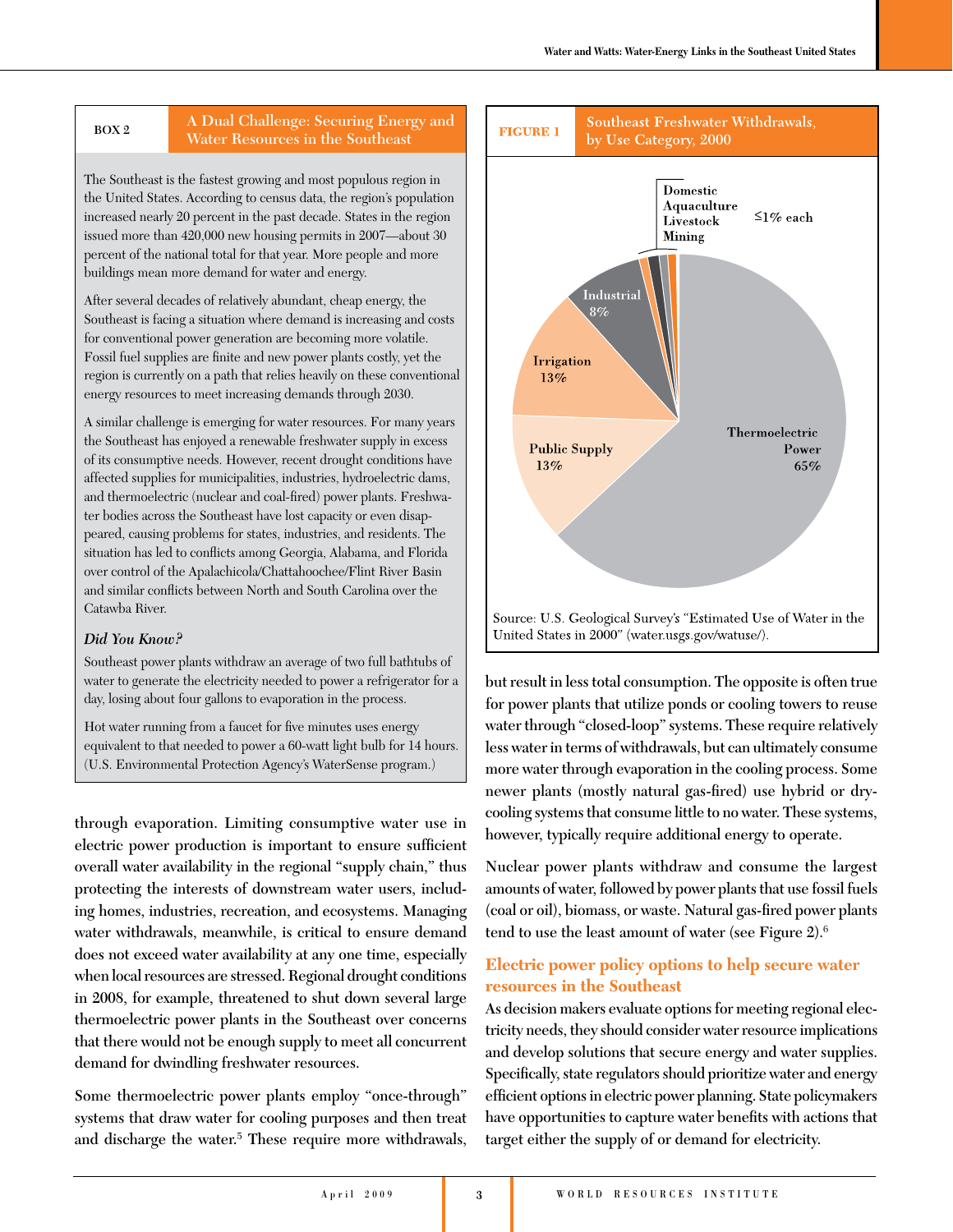# *Supply-side policy priorities:*

**Evaluate** how new electric power production will **impact water resources**

**Currently, the Southeast is on a path to meet most of its increasing electricity needs through 2030 with waterintensive thermoelectric generation.**<sup>7</sup> **To ensure that such growth does not jeopardize water supplies, state regulators (including environmental or natural resource departments and public utility commissions) should work together to assess the water impacts of new power production and identify resources that have minimal water requirements. States can use policy and planning tools—such as water permitting authority and electricity resource planning—to encourage water efficient technologies at new and existing power plants.**

**• Prioritize investments in energy resources and technologies that use little or no freshwater State regulators should also seek to advance energy resources that require little or no water. States can develop a framework to assess energy resource impacts to water availability and prioritize options with dual water and** 

**energy benefits. Investments in water efficient renewable energy resources can lead to greater energy and water security (see companion issue brief on renewable energy opportunities in the Southeast: www.wri.org/publication/southeast-energy-policy). States can also work with the Department of Energy to demonstrate and deploy emerging technologies that minimize freshwater demands and consumption.**<sup>8</sup>

# *Demand-side policy priorities:*

**• Educate consumers about the links between energy and water use**

**A broad effort to explain connections between energy and water resources in the Southeast will help educate consumers. Partnerships between federal and state agencies, utilities, businesses, and nongovernmental organizations (NGOs) can help communicate the opportunity to save water by saving energy. Consumer outreach through public service announcements, brochures, community workshops, or even simple graphics on energy bills—can help more people recognize the opportunity to save energy and water at the same time.** 



**4**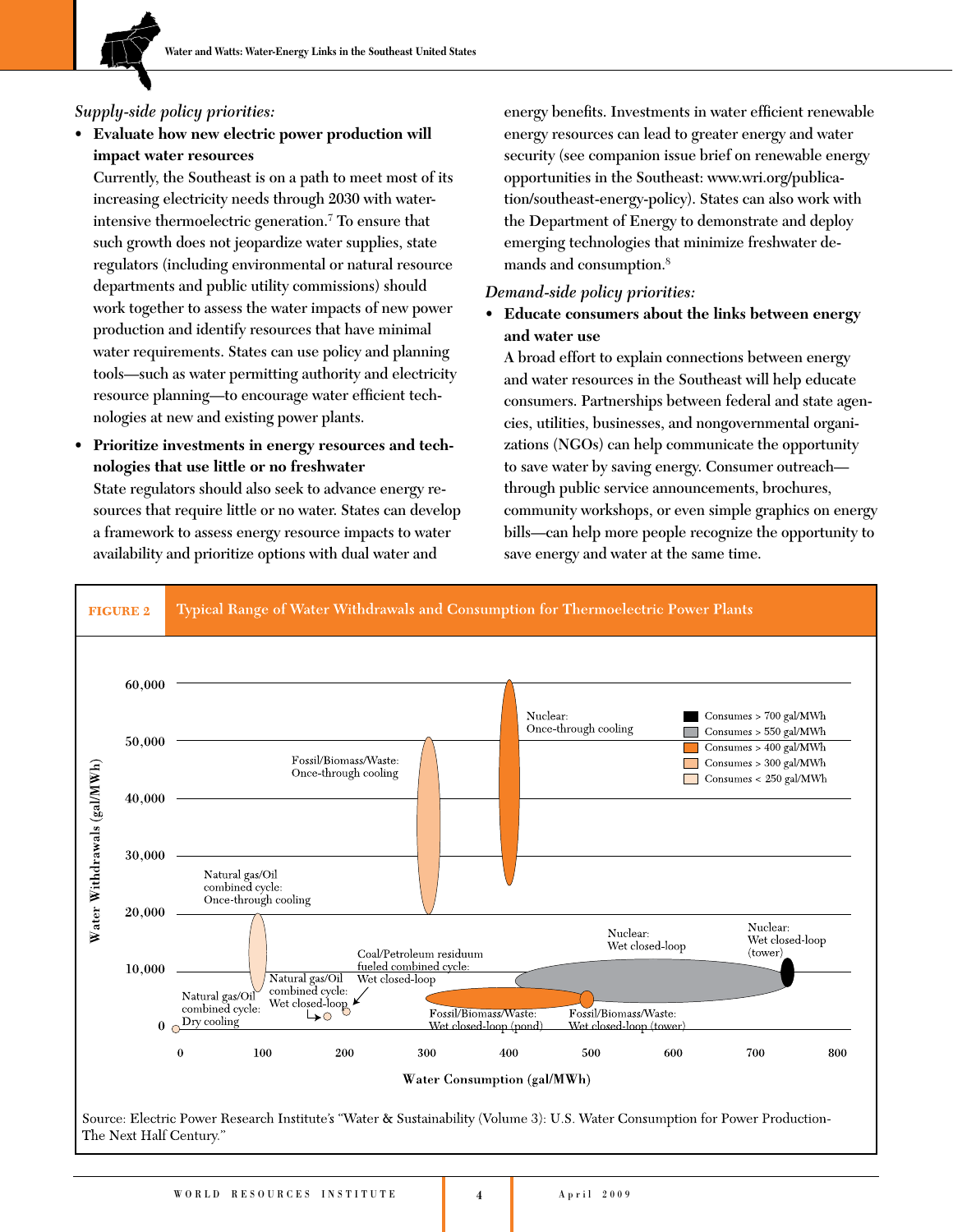**• Encourage investment in energy efficiency Steps taken to minimize energy demands will help relieve pressure to construct new power plants, thus avoiding the need to divert additional freshwater resources. In addition, efficiency gains at commercial, industrial, or even residential facilities can reduce the water used for boilers, heating and cooling systems, or other processes.**

**Southeast states have abundant opportunities to improve energy efficiency (see companion issue brief on energy efficiency opportunities in the Southeast: www.wri.org/ publication/southeast-energy-policy). Broader awareness among consumers about the benefits of energy efficiency can expand demand for high-performance products and services, creating new markets and jobs in the Southeast.**<sup>9</sup> **Advanced building design can make homes and commercial buildings more efficient and more comfortable saving money and resources at the same time. Realizing all the available opportunities will require coordinated long-term planning, but states can begin by implementing programs that educate consumers and build markets for energy efficient products.**

# **• Demonstrate leadership with energy efficient public buildings**

**Policies that encourage cost-effective investments in energy efficient public buildings will ultimately reduce energy bills and save taxpayers money. According to the U.S. Environmental Protection Agency, four of the eight Southeast states (Alabama, Florida, North Carolina, and Virginia) have policies that encourage energy efficiency in public buildings.**<sup>10</sup> **South Carolina also requires new or substantially renovated state buildings to meet Leadership in Energy and Environmental Design (LEED) Silver certification or equivalent standards. Dozens of local governments across the region require energy and green building certification for public buildings.**<sup>11</sup> **These states can build on initial policy steps. Other states in the region should follow these examples, or even raise the bar.** 

**States can require new public buildings to meet energy efficiency standards for comfort and performance. Additional efforts to upgrade existing buildings with energy efficient systems and equipment can help reduce energy demand, thereby helping to relieve pressure on water resources. States have tremendous purchasing power; directives to purchase energy efficient products, such as those with the ENERGY STAR label (see Box 3), can save money, energy, and water while advancing new markets for efficiency.** 

# **BOX 3 Opportunities in the Southeast**

ENERGY STAR (www.energystar.gov), the joint program of the U.S. Department of Energy and the U.S. Environmental Protection Agency, helped consumers across the country save \$16 billion on utility bills in 2007. The program offers homeowners, businesses, industry, and government a variety of tools and resources to manage energy use more efficiently. ENERGY STAR also has a labeling program that helps consumers identify high-efficiency products and buildings. Wider adoption of high-efficiency products and buildings in the Southeast represents a major opportunity to reduce electric power demands and thus relieve pressure on freshwater resources used for cooling water. Appliances, homes, and commercial or industrial facilities that bear the ENERGY STAR label are 20 to 90 percent more efficient than standard models.

**• Offer financial incentives to spur markets for energy efficient homes, equipment, and products State policymakers can provide financial incentives to encourage consumers to purchase energy efficient products and build or purchase energy efficient homes and facilities. Georgia and Virginia, for example, recently offered sales tax holidays on ENERGY STAR and WaterSense labeled products that can save energy, water, and money. In South Carolina, as of July 1, 2009, the state no longer imposes a sales tax on ENERGY STAR-certified manufactured housing and offers a \$750 tax credit as a further incentive. Some states are allowing local governments to provide loans to property owners that are seeking to invest in energy upgrades for their homes or buildings (see companion issue brief on energy efficiency opportunities: www.wri.org/publication/southeast-energy-policy). These and other financial enticements, like product rebates, can help drive new markets for high-efficiency goods and services while lowering demand for water-intensive electric power resources.**

# **ENERGY FOR WATER:** SAVING ENERGY BY *TURNING OFF THE FAUCET*

**Turning off a light in an empty room will save energy and avoid a higher bill at the end of the month. However, fixing a leaky faucet may actually save more energy and more money. Many consumers do not realize that energy is needed to heat, treat, and pump each one of those water drops. Recognizing that water use and energy demand overlap offers opportunities to capture dual benefits with policies that advance water efficiency.**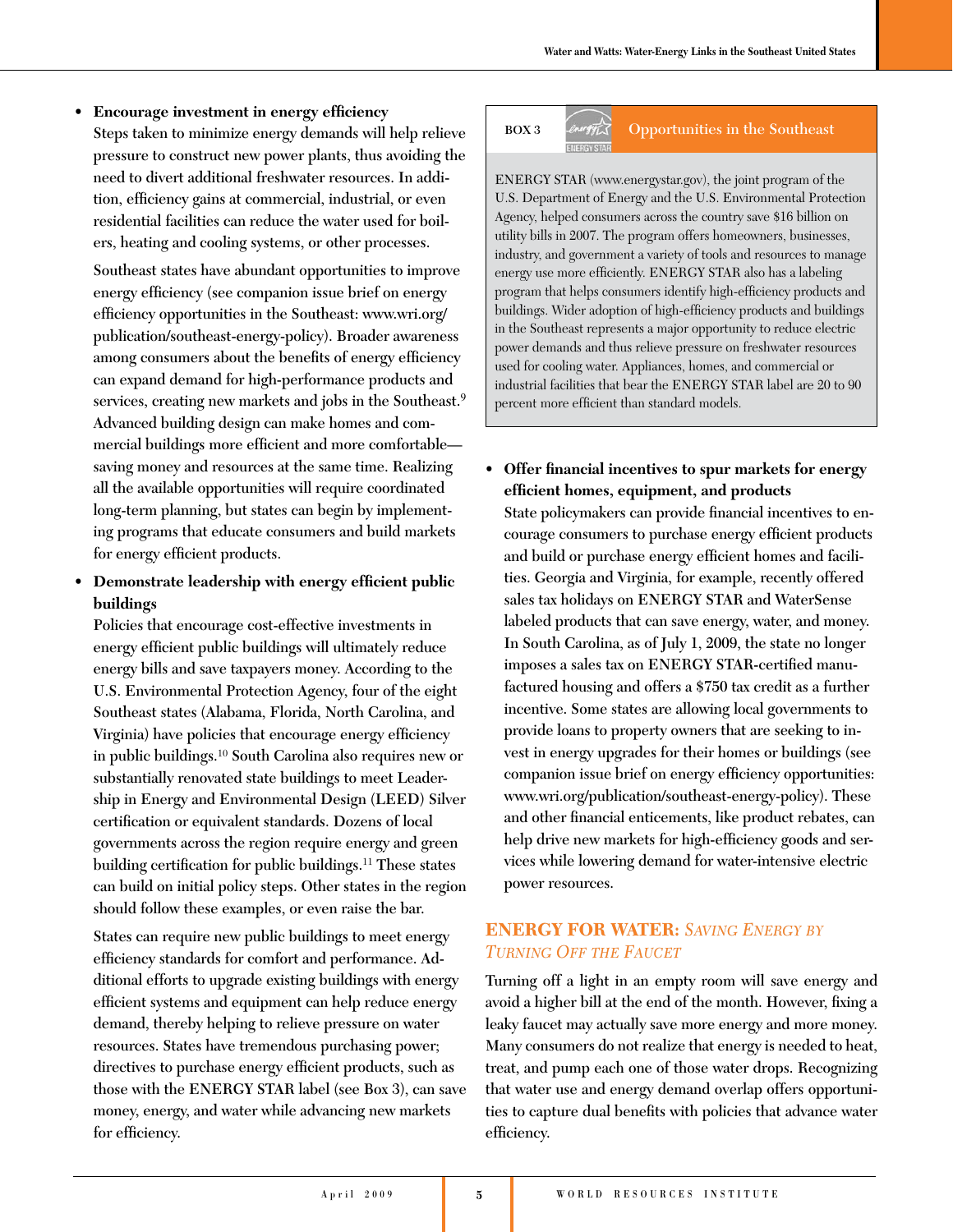**Any action to reduce water use, especially hot water use, with more efficient products or processes can have dramatic impacts on energy use in homes or buildings. About 40 percent of water used in single family homes is heated.**<sup>12</sup> **Studies show that heating this water is by far the most energy-intensive step in the life-cycle for water used in residential and commercial buildings.**<sup>13</sup> **Heating 1,000 gallons (somewhat less than the water needed to shower for 15 minutes everyday for a month) can use about 200 kilowatt hours (kWh) of energy—enough to power a 42-inch flat screen television for three months.**<sup>14</sup> **Regional efforts to conserve water, along with steps to heat it using more efficient equipment—or even the sun (see Box 4)—represent opportunities to save both energy and water.**

**There are also additional "upstream" and "downstream" energy benefits with water conservation. Potable water requires energy for pumping and treatment. Similarly, wastewater from a building requires energy for processing at a treatment plant. Water and wastewater treatment are energy-intensive processes and can account for more than a third of total municipal energy usage.**<sup>15</sup> **Nationally, four percent of total electricity consumption is related to moving or treating water and wastewater.**<sup>16</sup> **Programs to reduce water consumption can thus have important indirect energy benefits as they reduce** 

**the amount of energy needed to pump, transport, heat, and treat water.**

**Several studies in the Southeast suggest policy action and investments in water efficiency can lead to substantial benefits. The Southern Environmental Law Center highlighted the importance of proactive state planning to reduce water resource demands during periods of population growth and land development.**17 **Research by American Rivers attempts to quantify the savings associated with state and local action to advance water efficiency. They estimate that Columbia, South Carolina could save \$45–\$100 million if it pursued water efficiency programs as opposed to building new dams. Charlotte and Raleigh, North Carolina could save a combined \$105–\$220 million. Metropolitan Atlanta, Georgia could save \$300–\$700 million and conserve enough water to equal the amount it draws from Lake Lanier.**<sup>18</sup>

# **Water policy options to help secure energy resourc resources in the Southeast**

**In terms of water management opportunities that will capture energy savings, recognizing the link is the first priority. Otherwise overlooked energy saving opportunities abound and are easily captured with efforts to enhance water efficiency in** 

### **BOX 4 Spotlight:** Heating Water with Solar Power

Anyone who has touched a car hood or stood on a rooftop in the middle of the summer knows the heating power of the sun. Buildings throughout the Southeast have abundant opportunities to harness this solar-thermal energy for domestic hot water use



(laundry, cleaning, bathing) and other water heating. Tapping the sun's heat with solar hot water systems is a relatively low-tech and sensible means of limiting energy needs. Sunlight is used to preheat input water, with additional heating supplied by conventional water heaters.<sup>1</sup>

In general, solar hot water systems can provide 40 to 80 percent of the domestic water heating for a home or commercial building.<sup>2</sup> A homeowner can save \$150 or more in energy costs each year. Southeast states have a significant opportunity to reduce electric power demands with this free energy supply. Florida, for example, can save more than 8,000 GWh of electricity with solar hot water systems on residential and commercial buildings.3 Solar hot water systems can also reduce energy demands from natural gas water heaters or pool heating.

Cities and states from Georgia to Virginia can take advantage of these opportunities. The federal government offers homeowners and businesses a tax credit that covers 30 percent of the installed cost of a solar water heating system.4 Typical costs range from \$2,500 to \$10,000. This credit, combined with additional state and local incentives, can encourage more homes and businesses to replace outdated water heaters with solar hot water systems. These projects can save energy and money, while potentially spurring new jobs and markets.

### **Notes**

- 1. Southface. "Fact Sheet: Using the Sun to Heat Water." Available online: www.southface.org/web/resources&services/publications/factsheets/residential\_solar\_water111804.pdf
- 2. U.S. Department of Energy. 2000. "Solar Hot Water Technology." Solar Buildings Program. Available online: www.osti.gov/accomplishments/documents/fullText/ACC0197.pdf.
- 3. Denholm, P. 2007. "The Technical Potential of Solar Water Heating to Reduce Fossil Fuel Use and Greenhouse Gas Emissions in the United States." National Renewable Energy Laboratory. Technical Report: NREL/TP-640-41157. Available online: www.nrel.gov/docs/ fy07osti/41157.pdf.
- 4. For additional information about tax credits for solar hot water and other renewable or energy efficiency incentives, see North Carolina State University's Database of State Incentives for Renewable Energy & Efficiency at www.dsireusa.org.

*Written by Paul Bostrom*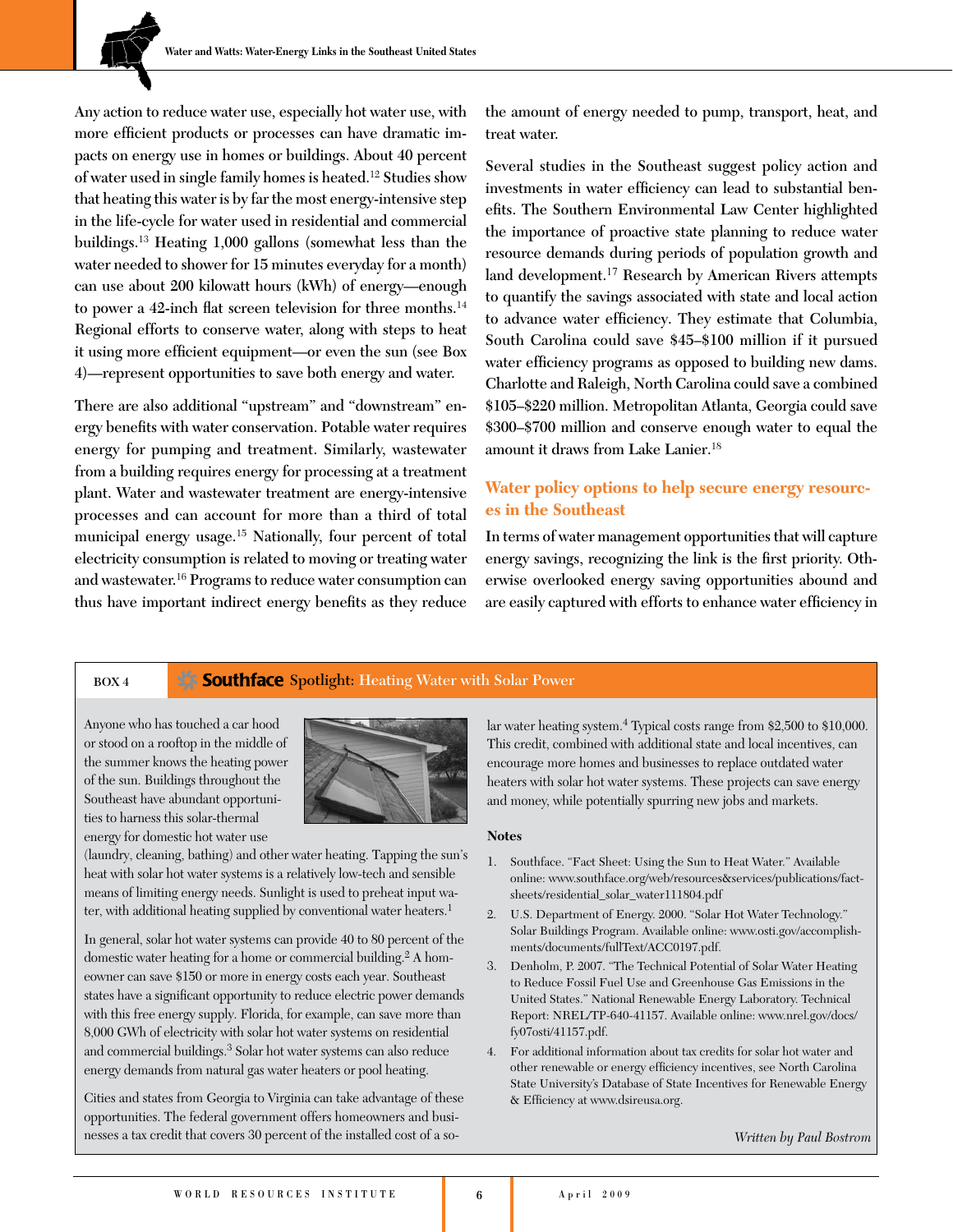# **BOX 5 Southface** Spotlight: Energy and Water **Savings by Design: Southface's Eco Office**

The Southface Energy Institute's 8,000-square-foot office and training center in Atlanta, Georgia, is designed to reduce energy use by 60 percent and water use by 75 percent compared to a conventionally designed small office building. The Eco Office is a showcase facility, inspiring a new approach to building design that can address both energy and water challenges in the Southeast.

High-performance heating, cooling, and lighting systems account for the most significant savings. Only five small, air-to-air heat pumps are needed to condition the building due to a super-insulated, air-tight building shell and energy efficient windows. Employees can control their own heating and cooling vents connected to an under-floor air distribution system. Window and building orientation maximize natural daylight, which is supplemented with an energy efficient lighting system that uses occupancy sensors and task lighting to reduce demand. The building also taps into available solar energy with a grid-connected 7.1 kW photovoltaic (PV) array.

The building's water conservation features include motion-activated timed flow faucets and high efficiency toilets and urinals. Southface has also installed a rainwater collection system. A 14,500-gallon buried cistern collects rainwater from the site and provides water for irrigation, while a 1,750-gallon rooftop cistern harvests water from the PV array to be utilized for flushing toilets and cooling mechanical systems.

The water efficiency technologies at the Eco Office save energy by reducing the need for potable water and wastewater treatment. The energy efficiency technologies save water by reducing the evaporative loss of water at electric power plants. The energy efficient windows, lighting and mechanical systems for this small building save over 100,000 gallons of water annually.

### *Written by Paul Bostrom*

**homes and buildings. Southeast policymakers can take steps to promote water (and energy) savings, starting with these nearterm actions that focus on demand-side efficiency.** 

# **• Demonstrate leadership with water efficient public buildings**

**As mentioned earlier, states in the Southeast can save energy and water with more efficient public buildings. State policymakers can do the same with water efficiency upgrades to realize water and energy (and taxpayer) savings in public buildings.**

**As states implement policies that adopt advanced energy performance criteria for new and existing public buildings, they can incorporate water conservation criteria as well. States can also demonstrate the feasibility of new water recycling technologies. Public buildings can** 

**install rainwater capture systems to reduce demand on municipal supplies and take advantage of opportunities to reuse water for landscape irrigation or other applications. Southface has implemented these and other water and energy saving features into its "Eco Office" in Atlanta, Georgia (see Box 5). More demonstration and deployment of these technologies, starting with public buildings, can help encourage broader adoption across residential, commercial, and industrial sectors.** 

**Finally, state procurement policies can help save water and energy, and spur new markets for water efficient goods and services. State governments can require that agencies purchase water efficient products, such as those that earn the U.S. Environmental Protection Agency's WaterSense label (see Box 6).**

- **• Provide financial incentives to spur markets for water efficient homes, equipment, and products States can complement financial incentives for energy efficiency with similar incentives for water efficient products. For example, water utilities or governments can offer rebates for purchase of high-efficiency toilets (HETs) that are certified to use less water and perform as well as—or better than—standard toilets. Cobb County, Georgia began offering such incentives in October 2007, and now the entire Metropolitan North Georgia Water District offers rebates of \$50 for 1.6 gallon per flush toilets and \$100 for WaterSense-labeled 1.28 gallon per flush toilets.19**
- **• Develop and launch information campaigns to educate consumers on water-energy links and water efficiency opportunities**

**States, utilities, local governments, and environmental and community groups can help communicate the benefits of water efficiency, both as it relates to consumer behavior and technology adoption. Many consumers are not aware of the water and energy wasted when they leave a faucet running or clean dishes with a half-empty dishwasher. Likewise, many consumers are not aware of recent technology advances that dramatically improve the performance of water efficient clothes washers, dishwashers, faucets, showerheads, and toilets.**

**The U.S. Environmental Protection Agency's WaterSense program can be a useful resource for consumers and utilities seeking to capture these opportunities. WaterSense has partnered with more than 1,000 utilities, government agencies, nonprofit organizations, manufacturers, retailers, distributors, certifying organizations, and irrigation**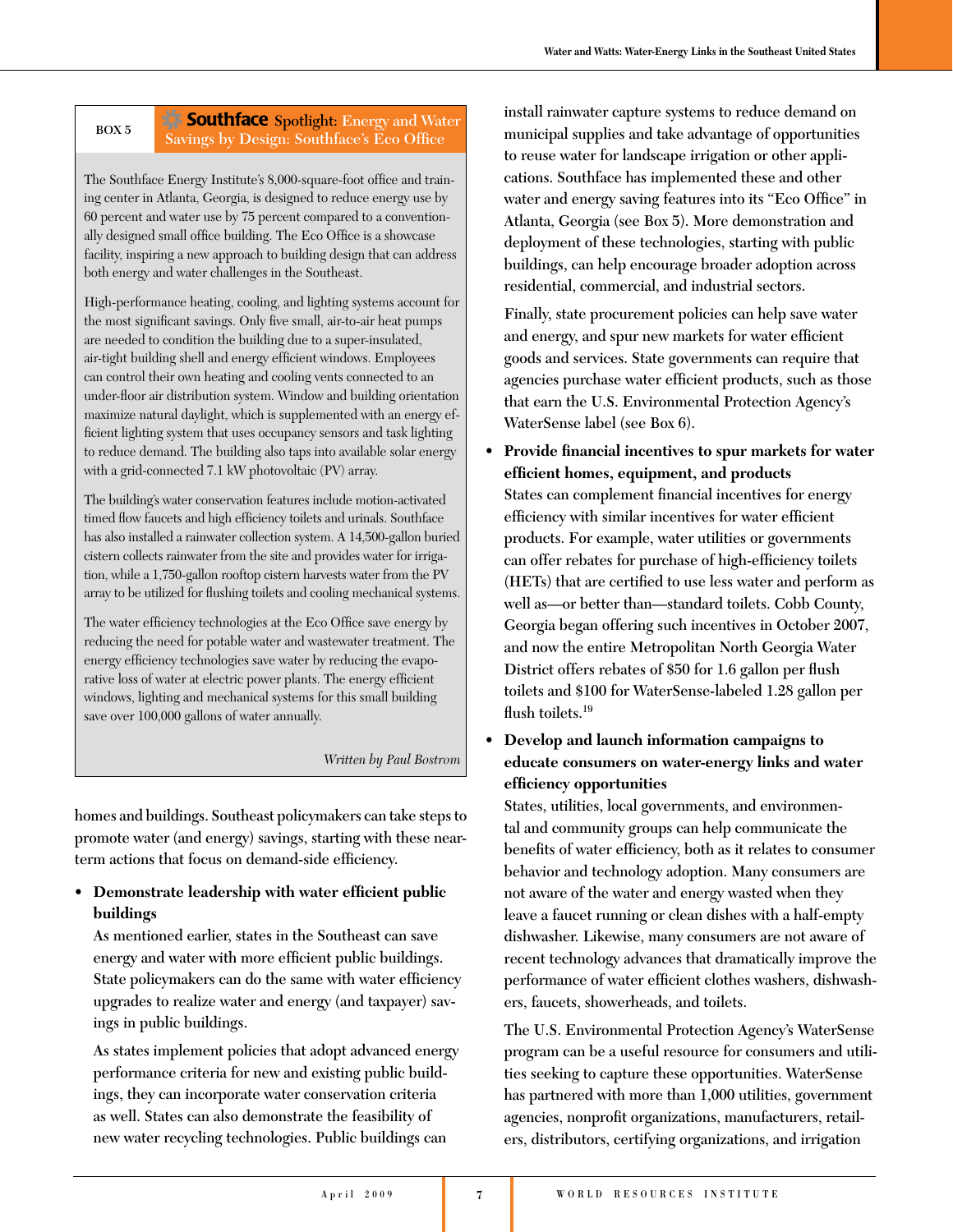# **BOX 6 Saving Water and Energy Saving Water and Energy**

WaterSense (www.epa.gov/watersense) has become the national symbol for water efficiency. Launched by the U.S. Environmental Protection Agency (EPA) in 2006, the WaterSense label now appears on hundreds of high-efficiency products such as toilets and bathroom sink faucets, with plans to expand to more residential and commercial products in the future. EPA is also working to develop a WaterSense label for new homes that use 20 percent less water inside and out. The first pilot home built to the WaterSense draft specification for water-efficient new homes is in Cary, North Carolina.

WaterSense labeled products are independently tested and certified to use less water, and perform as well as—or better than—standard models. High-efficiency, high-performance products can lead to significant water and energy savings in the Southeast. If one out of every ten homes in the region replaced older, inefficient toilets with WaterSense labeled toilets, it could save nearly 25 billion gallons of water annually (enough to meet Charlotte, North Carolina's entire public water supply needs for nearly eight months). Additionally, it could save residents about \$150 million in water bills, and reduce electric power use (needed to treat, pump, and deliver the water) by more than 80 million kWh, which is about equal to the annual electricity use for 7,500 homes.

Other simple steps can have dramatic impacts. For example, a \$2 aerator (an adapter that can be screwed on to the opening of a bathroom faucet) can lead to significant water and energy savings by reducing the flow rate without compromising performance. If just half of the households in the Southeast retrofitted their faucets with WaterSense labeled faucets or faucet aerators, it could save residents more than 6 billion gallons of water and \$40 million in water bills annually. Because of the links between hot water and energy use, it would also save residents another \$80 million in energy bills each year.

**professionals across the country to promote the benefits of water efficient products and services. In South Carolina, for example, Spartanburg Water Utility is adapting WaterSense information, materials, and approaches to inform consumers about the importance of water efficiency. The utility has customized WaterSense fact sheets, bill stuffers, brochures, stickers with tips, and other materials to promote water efficiency to its consumers.**

- **• Encourage wider adoption of solar hot water systems with additional tax credits or low-interest loans Solar water heating can meet most of the energy needed to heat water in homes and businesses (see Box 4). A general awareness campaign can help spread this message and financial incentives can help launch the market. State tax credits or rebates can complement the federal tax credit to help consumers and businesses meet up-front costs of installation. States or utilities can provide lowinterest loans that will make such systems more affordable and help reduce the energy needed to heat water in the Southeast.**
- **• Evaluate energy use at water and wastewater treatment facilities and provide funding for efficiency upgrades to capture energy savings opportunities. As noted earlier, there are significant "upstream" and "downstream" energy demands for water use. Water efficiency can help reduce those demands, but there are also opportunities to capture direct energy savings at water and wastewater treatment facilities. Water and wastewater utility energy consumption can be 30 to 60 percent of a city's bill, but research suggests such facilities can reduce energy use by 5 to 25 percent or more.**20 **State and local governments can use guidance documents from the U.S. Environmental Protection Agency and tools from the ENERGY STAR program to create programs to identify and capture this energy efficiency potential.**

**For resources, see:**

**www.epa.gov/waterinfrastructure/bettermanagement\_energy.html**

**www.energystar.gov/index.cfm?c=water.wastewater\_ drinking\_water**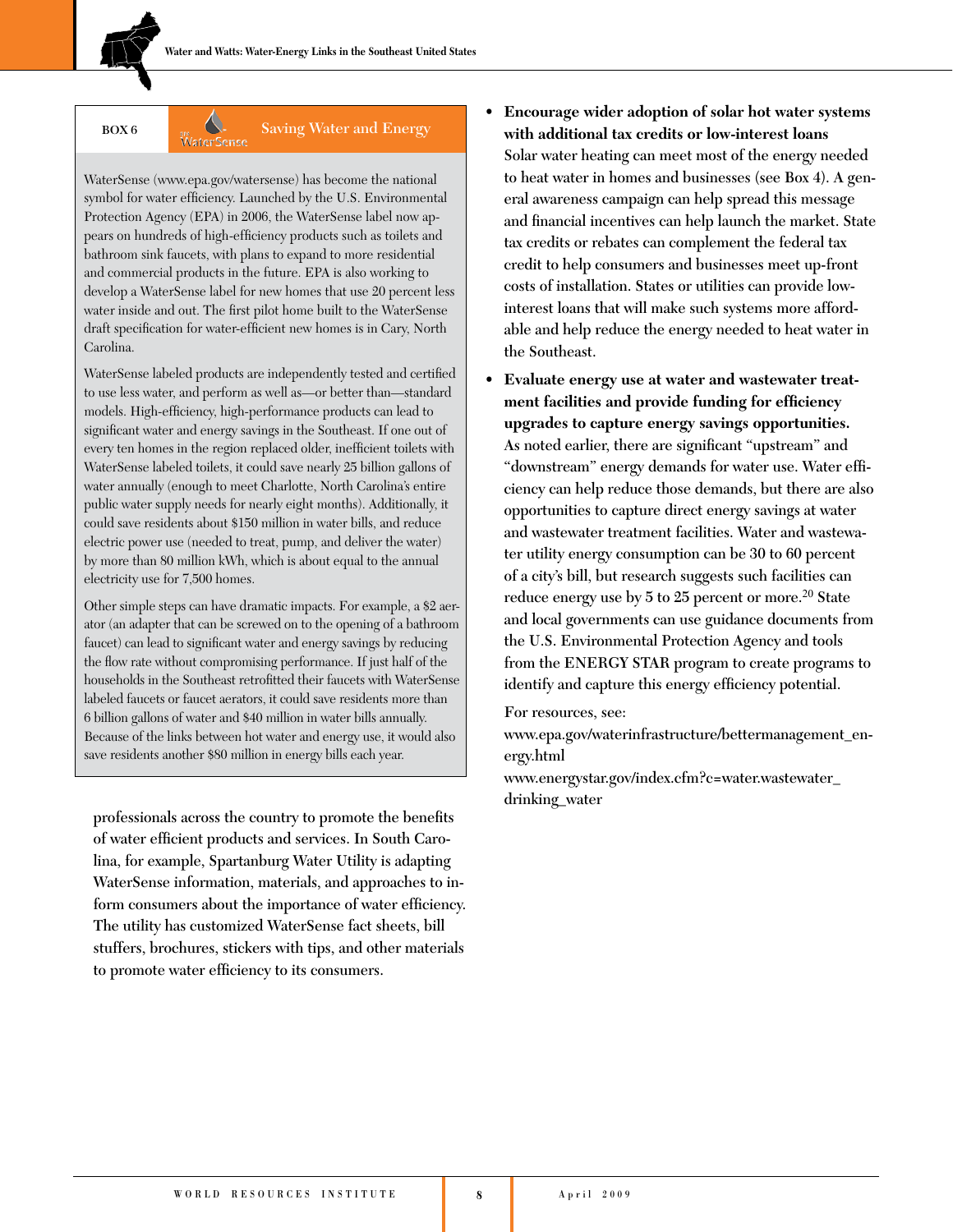# **AACKNNOWLEDEDGMENTS ENTS**

**The authors are grateful for the comments and insights from several external reviewers, including Margo Farnsworth, George M. Hornberger, Trish Jerman, Virginia Lee, Brandin McDonough, Rod Sobin, and Valerie Thomas. The authors also thank the following colleagues for sharing their thoughts on early drafts: Evan Branosky, Tom Damassa, Polly Ghazi, Stephanie Hanson, Charlie Iceland, Piet Klop, Franz Litz, and Janet Ranganathan. In addition, the authors are especially grateful for the research and production support from Hyacinth Billings, Paul Bostrom, Jarryd Commerford, Jennie Hommel, Robyn Liska, Bob Livernash, and Maggie Powell, who helped complete this publication.**

## **ABOUT THE AUTHORS**

**Jess Chandler is a PhD candidate at the Georgia Institute of Technology.** 

**Dennis Creech is the Executive Director of Southface.**

**Eliot Metzger is an Associate in WRI's Climate and Energy Program.**

**Samantha Putt del Pino is a Senior Associate in WRI's Climate and Energy Program.**

**Alex Tapia is a Program Manager at SEEA.**

**Ben Taube is the Executive Director at SEEA.**

### **SOUTHEAST ENERGY ISSUE BRIEF SERIES**

**The World Resources Institute (WRI)—together with the Southeast Energy Efficiency Alliance (SEEA), Southern Alliance for Clean Energy (SACE), and Southface—compiled high-level overviews of regional opportunities to enhance energy efficiency, develop renewable electric power resources, and manage water-energy relationships. These briefs and supplemental state-level data are available at: www.wri.org/publication/southeast-energy-policy.**

**We would like to thank the following organizations who have provided financial support for our work in the Southeast:**

| <b>Emily Hall Tremaine Foundation</b> | Southern Energy Efficiency Center |
|---------------------------------------|-----------------------------------|
| <b>Energy Foundation</b>              | <b>Turner Foundation</b>          |
| Oak Foundation                        | U.K. Global Opportunities Fund    |
| Robertson Foundation                  | U.S. Department of Energy         |
| <b>Sea Change Foundation</b>          | <b>WestWind Foundation</b>        |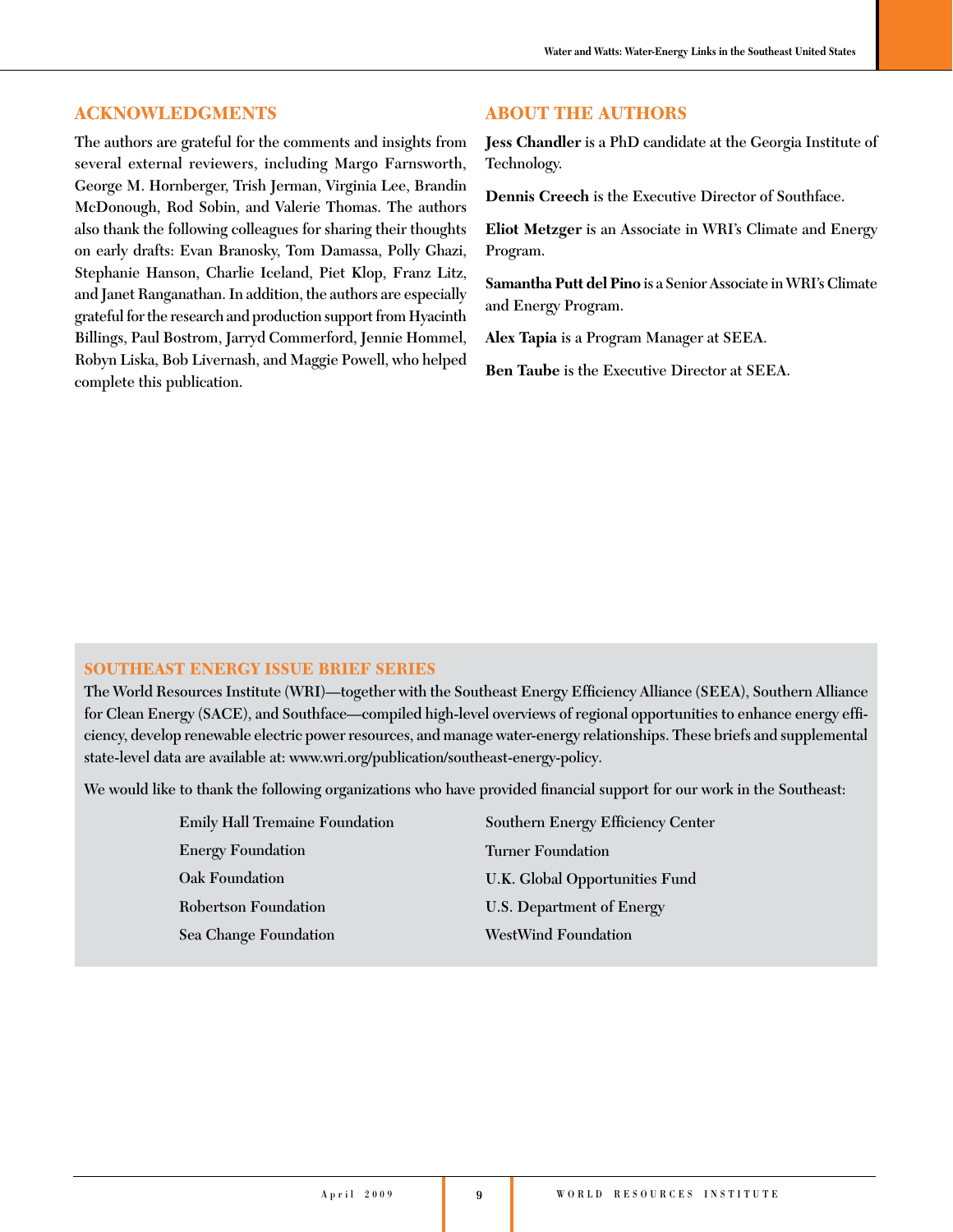

## **NOTES**

- 1. Webber, M. 2008. "Energy versus Water: Solving Both Crises Together." *Scientific American*. Available online: www.sciam.com/article. cfm?id=the-future-of-fuel.
- 2. U.S. Environmental Protection Agency. 2008. "WaterSense: Saving Water Saves Energy: Make the Drops-to-Watts Connection." www.epa. gov/watersense/pubs/waterenergy.htm.
- 3. Hutson, S., N. Barber, J. Kenny, K. Linsey, D. Lumia, and M. Maupin. 2005. "Estimated Use of Water in the United States in 2000." U.S. Geological Survey. USGS Circular 1268. Available online: water.usgs. gov/watuse/.

U.S. Geological Survey. 2000. Public Supply Water Use." Available online: ga.water.usgs.gov/edu/wups.html.

- 4. Torcellini, P., N. Long, and R. Judkoff. 2003. "Consumptive Water Use for U.S. Power Production." National Renewable Energy Laboratory. Available online: www.nrel.gov/docs/fy04osti/33905.pdf.
- 5. Upon returning the water to lakes and rivers, water quality is often a concern. The temperature of the returned water can be much higher than the ambient temperature of the water bodies and causing damage to the aquatic ecosystem. States can set discharge rules and permit requirements to ensure water quality is protected.
- 6. Myhre, R. 2002. "Water & Sustainability (Volume 3): U.S. Water Consumption for Power Production—The Next Half Century." Prepared for the Electric Power Research Institute. Available online: mydocs. epri.com/docs/public/000000000001006786.pdf.
- 7. Based on projections for the South Atlantic and East South Central subregions in the Energy Information Adminstration's Annual Energy Outlook: www.eia.doe.gov/oiaf/aeo/.
- 8. U.S. Department of Energy. 2006. "National Energy Technology Laboratory's Power Plant-Water R&D Program." National Energy Technology Laboratory. Available online: www.netl.doe.gov/technologies/coalpower/ewr/pubs/Power%20Gen%202006\_Water%20R&D.pdf.

 Shuster, E. 2007. "NETL Fossil Energy Issues Note No. 2 Energy/water issues." National Energy Technology Laboratory. Available online: www.netl.doe.gov/energy-analyses/pubs/Energy-Water%20Issue%20 Note.pdf.

9. For example, see American Council for an Energy-Efficient Economy, Summit Blue Consulting, ICF International, and Synapse Energy Economics. 2008. "Energizing Virginia: Efficiency First." Available online: www.aceee.org/pubs/e085.htm.

 Laitner, S., and M. Kushler. 2007. "The Economic Benefits of an Efficiency-Led Clean Energy Strategy to Meet Growing Electricity Needs in Michigan." American Council for an Energy-Efficient Economy. Report Number E07X. Available online: www.aceee.org/pubs/e07x.htm.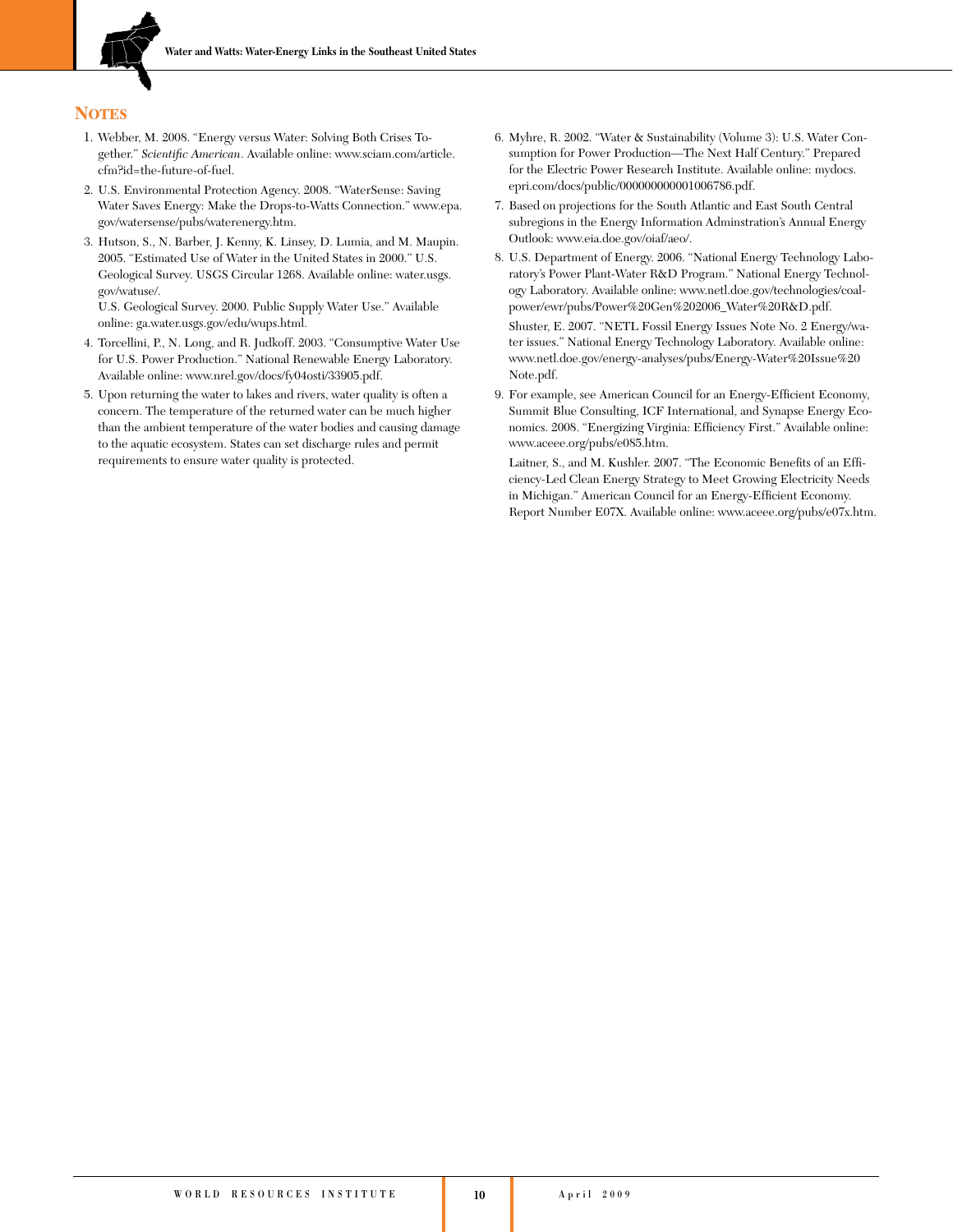- 10. U.S. Environmental Protection Agency. 2008. "State Planning and Incentive Structures." Available online: www.epa.gov/cleanenergy/ energy-programs/state-and-local/state\_planning.html#eea.
- 11. U.S. Green Building Council. 2009. "LEED Initiatives in Government and Schools." Available online: www.usgbc.org/DisplayPage. aspx?CMSPageID=1852#local.
- 12. DeOreo, W.B. and P.W. Mayer. 2000. "The End Uses of Hot Water in Single Family Homes from Flow Trace Analysis." Aquacraft Inc. Water Engineering and Management. Available online: www.aquacraft.com/ Download\_Reports/DISAGGREGATED-HOT\_WATER\_USE.pdf.

 Mayer, P.W., W.B. DeOreo, E. Opitz, J. Kiefer, B. Dziegielewski, W. Davis, and J.O. Nelson. 1999. "Residential End Uses of Water." American Water Works Association Research Foundation. Denver, CO.

- 13. Arpke, A. and N. Hutzler. 2006. "Domestic Water Use in the United States: A Life-Cycle Approach." *Journal of Industrial Ecology* 10 (1-2).
- 14. U.S. Environmental Protection Agency. "WaterSense: Saving Water Saves Energy: Make the Drops-to-Watts Connection." www.epa.gov/ watersense/pubs/waterenergy.htm.
- 15. U.S. Environmental Protection Agency. 2001. "Conservation Savings Increment Loans." Environmental Financial Advisory Board. Available online: www.epa.gov/efinpage/efab/csiloans.pdf.
- 16. U.S. Environmental Protection Agency. "WaterSense: Saving Water Saves Energy: Make the Drops-to-Watts Connection." www.epa.gov/ watersense/pubs/waterenergy.htm.
- 17. Southern Environmental Law Center. 2008. "Drought in the South: Planning for a Water-Wise Future." Available online: www.southernenvironment.org/uploads/publications/drought\_paper\_09-08-08.pdf.
- 18. Hoffner, J. 2008. "Hidden Reservoir: Why Water Efficiency is the Best Solution for the Southeast." American Rivers. Available online: www. americanrivers.org/waterefficiencyreport.
- 19. U.S. Environmental Protection Agency. "WaterSense: Cobb County Water System." Available online: www.epa.gov/watersense/water/profiles/cobb.htm.
- 20. U.S. Environmental Protection Agency. 2008. "Ensuring a Sustainable Future: An Energy Management Guidebook for Wastewater and Water Utilities." Available online: www.epa.gov/waterinfrastructure/pdfs/ guidebook\_si\_energymanagement.pdf.